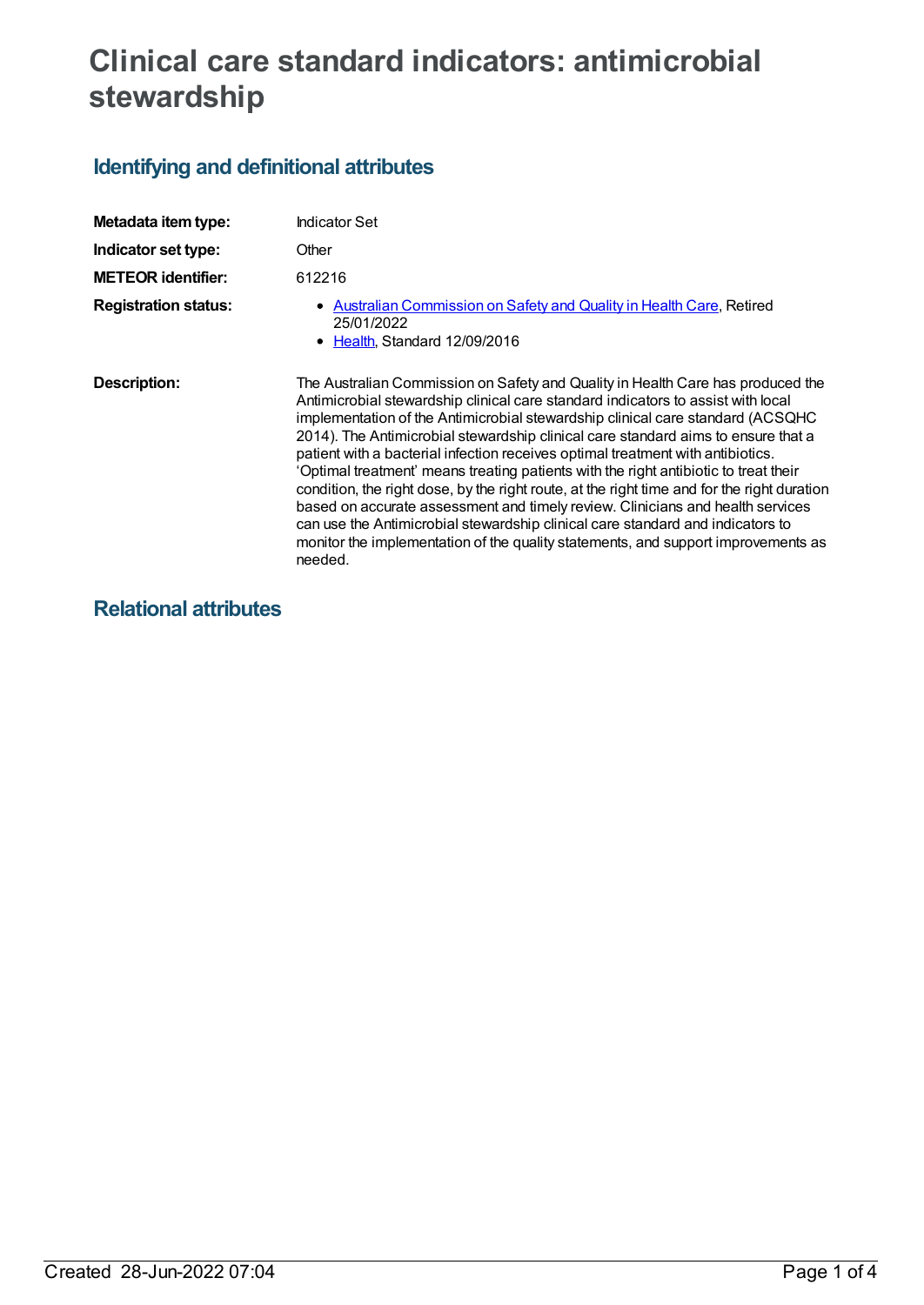#### **Related metadata references:**

See also Clinical care standard indicators: acute coronary [syndromes](https://meteor.aihw.gov.au/content/612027)

• [Health](https://meteor.aihw.gov.au/RegistrationAuthority/12), Standard 12/09/2016

See also Clinical care standard [indicators:](https://meteor.aihw.gov.au/content/627634) acute stroke

• [Health](https://meteor.aihw.gov.au/RegistrationAuthority/12), Recorded 14/03/2017

Has been superseded by Clinical care standard indicators: [antimicrobial](https://meteor.aihw.gov.au/content/736878) stewardship 2020

Australian [Commission](https://meteor.aihw.gov.au/RegistrationAuthority/18) on Safety and Quality in Health Care, Standard 24/12/2020

See also Clinical care standard [indicators:](https://meteor.aihw.gov.au/content/613164) delirium

• [Health](https://meteor.aihw.gov.au/RegistrationAuthority/12), Standard 12/09/2016

See also Clinical care standard [indicators:](https://meteor.aihw.gov.au/content/666572) heavy menstrual bleeding

- Australian [Commission](https://meteor.aihw.gov.au/RegistrationAuthority/18) on Safety and Quality in Health Care, Recorded 04/09/2018
- [Health](https://meteor.aihw.gov.au/RegistrationAuthority/12), Standard 17/10/2018

See also Clinical care standard [indicators:](https://meteor.aihw.gov.au/content/628043) hip fracture

- Australian [Commission](https://meteor.aihw.gov.au/RegistrationAuthority/18) on Safety and Quality in Health Care, Superseded 18/06/2018
- [Health](https://meteor.aihw.gov.au/RegistrationAuthority/12), Standard 12/09/2016

See also Clinical care standard [indicators:](https://meteor.aihw.gov.au/content/696424) hip fracture 2018

Australian [Commission](https://meteor.aihw.gov.au/RegistrationAuthority/18) on Safety and Quality in Health Care, Standard 15/05/2018

See also Clinical care standard indicators: [osteoarthritis](https://meteor.aihw.gov.au/content/644256) of the knee

• [Health](https://meteor.aihw.gov.au/RegistrationAuthority/12), Standard 02/08/2017

**Outcome areas linked to this Indicator set:**

[Documentation](https://meteor.aihw.gov.au/content/624355)[Health](https://meteor.aihw.gov.au/RegistrationAuthority/12), Standard 12/09/2016

[Life-threatening](https://meteor.aihw.gov.au/content/624344) conditions[Health](https://meteor.aihw.gov.au/RegistrationAuthority/12), Standard 12/09/2016

Surgical [prophylaxis](https://meteor.aihw.gov.au/content/624364)[Health,](https://meteor.aihw.gov.au/RegistrationAuthority/12) Standard 12/09/2016

Use of [broad-spectrum](https://meteor.aihw.gov.au/content/624357) antibiotics[Health,](https://meteor.aihw.gov.au/RegistrationAuthority/12) Standard 12/09/2016

Use of [guidelines](https://meteor.aihw.gov.au/content/624351) and clinical conditio[nHealth](https://meteor.aihw.gov.au/RegistrationAuthority/12), Standard 12/09/2016